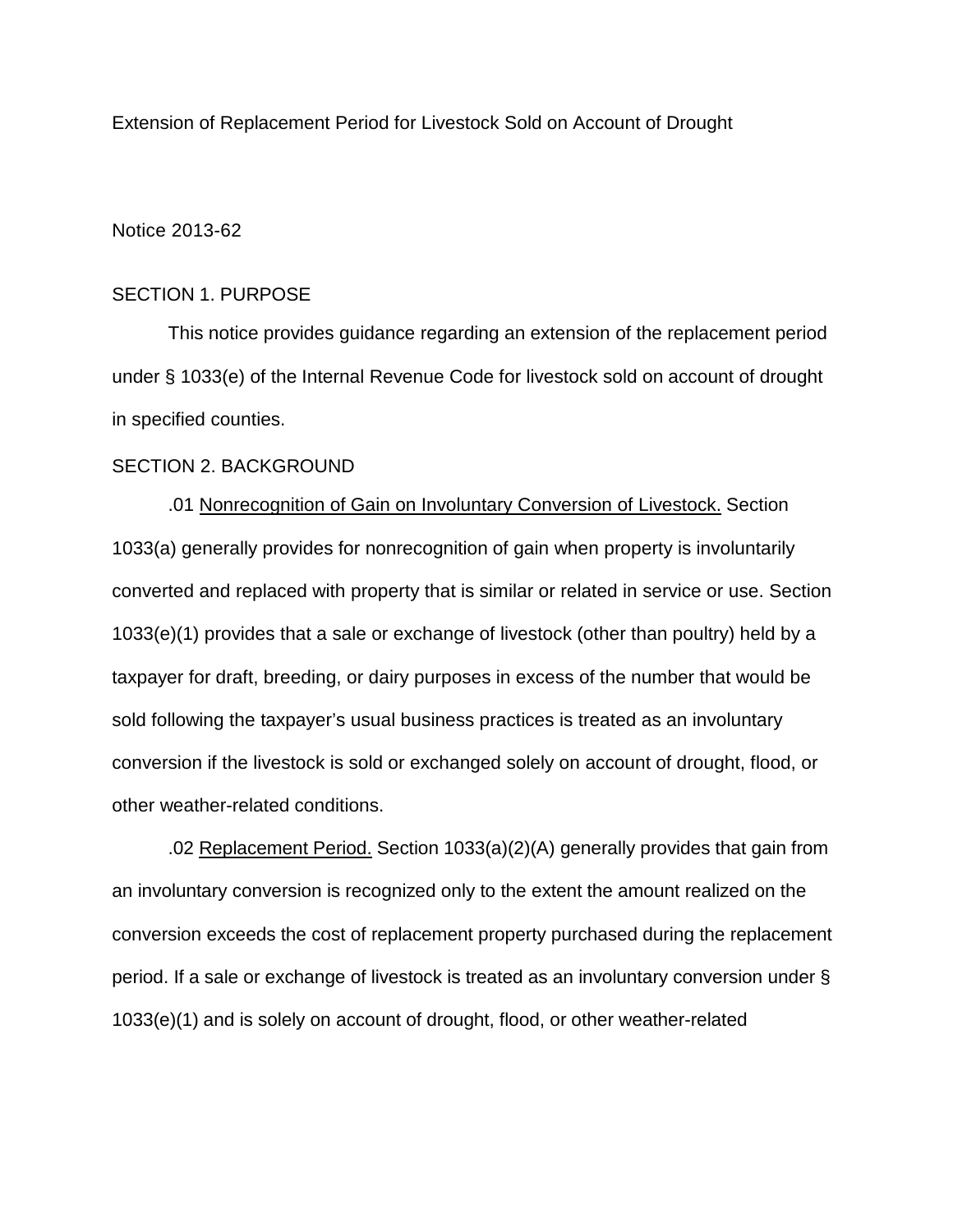conditions that result in the area being designated as eligible for assistance by the federal government, § 1033(e)(2)(A) provides that the replacement period ends four years after the close of the first taxable year in which any part of the gain from the conversion is realized. Section 1033(e)(2)(B) provides that the Secretary may extend this replacement period on a regional basis for such additional time as the Secretary determines appropriate if the weather-related conditions that resulted in the area being designated as eligible for assistance by the federal government continue for more than three years. Section 1033(e)(2) is effective for any taxable year with respect to which the due date (without regard to extensions) for a taxpayer's return is after December 31, 2002.

#### SECTION 3. EXTENSION OF REPLACEMENT PERIOD UNDER § 1033(e)(2)(B)

Notice 2006-82, 2006-2 C.B. 529, provides for extensions of the replacement period under § 1033(e)(2)(B). If a sale or exchange of livestock is treated as an involuntary conversion on account of drought and the taxpayer's replacement period is determined under § 1033(e)(2)(A), the replacement period will be extended under § 1033(e)(2)(B) and Notice 2006-82 until the end of the taxpayer's first taxable year ending after the first drought-free year for the applicable region. For this purpose, the first drought-free year for the applicable region is the first 12-month period that (1) ends August 31; (2) ends in or after the last year of the taxpayer's 4-year replacement period determined under § 1033(e)(2)(A); and (3) does not include any weekly period for which exceptional, extreme, or severe drought is reported for any location in the applicable region. The applicable region is the county that experienced the drought conditions on

2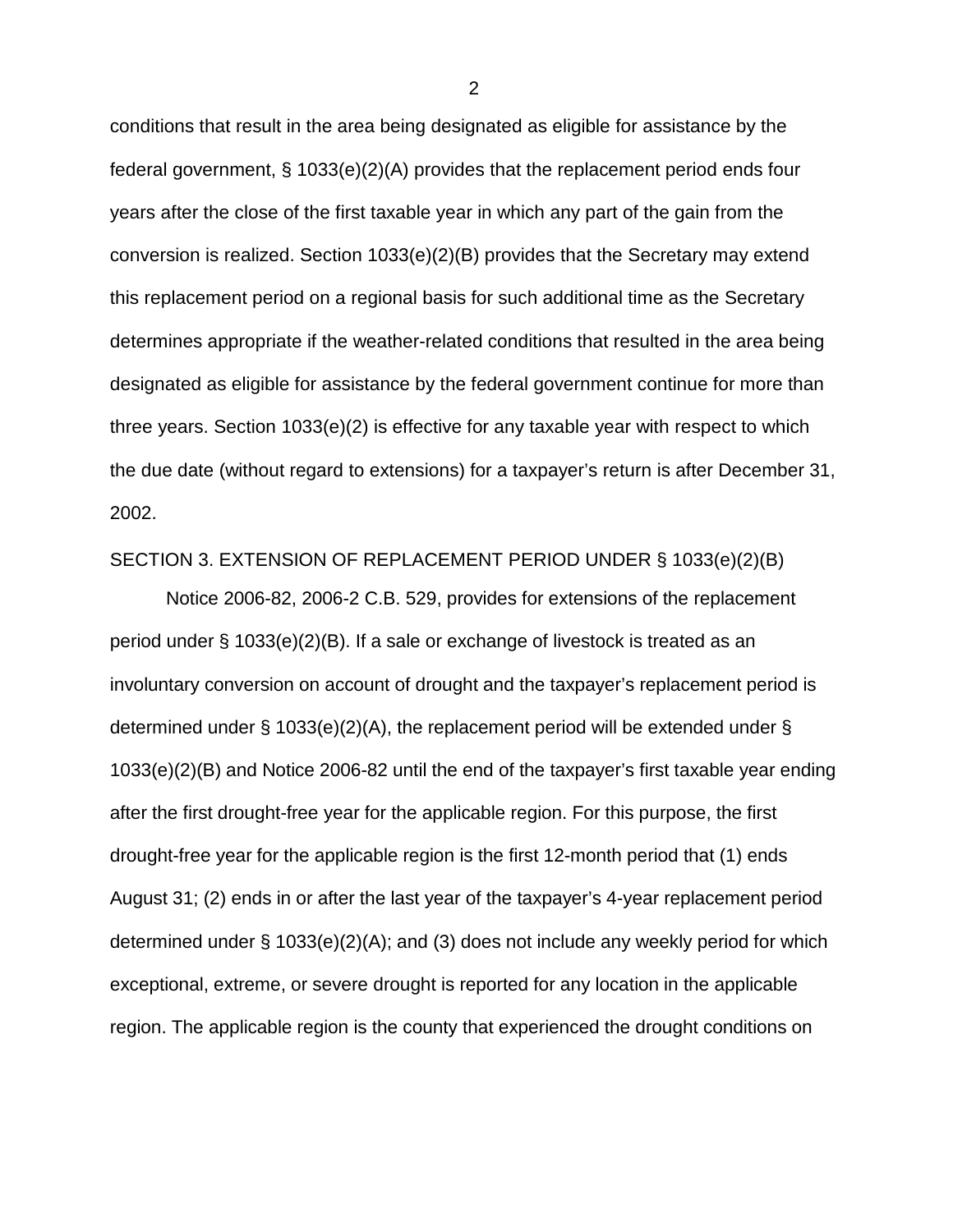account of which the livestock was sold or exchanged and all counties that are contiguous to that county.

A taxpayer may determine whether exceptional, extreme, or severe drought is reported for any location in the applicable region by reference to U.S. Drought Monitor maps that are produced on a weekly basis by the National Drought Mitigation Center. U.S. Drought Monitor maps are archived at http://droughtmonitor.unl.edu/archive.html.

In addition, Notice 2006-82 provides that the Internal Revenue Service will publish in September of each year a list of counties, districts, cities, boroughs, census areas or parishes (hereinafter "counties") for which exceptional, extreme, or severe drought was reported during the preceding 12 months. Taxpayers may use this list instead of U.S. Drought Monitor maps to determine whether exceptional, extreme, or severe drought has been reported for any location in the applicable region.

The Appendix to this notice contains the list of counties for which exceptional, extreme, or severe drought was reported during the 12-month period ending August 31, 2013. Under Notice 2006-82, the 12-month period ending on August 31, 2013, is not a drought-free year for an applicable region that includes any county on this list. Accordingly, for a taxpayer who qualified for a four-year replacement period for livestock sold or exchanged on account of drought and whose replacement period is scheduled to expire at the end of 2013 (or, in the case of a fiscal year taxpayer, at the end of the taxable year that includes August 31, 2013), the replacement period will be extended under § 1033(e)(2) and Notice 2006-82 if the applicable region includes any county on this list. This extension will continue until the end of the taxpayer's first taxable year

3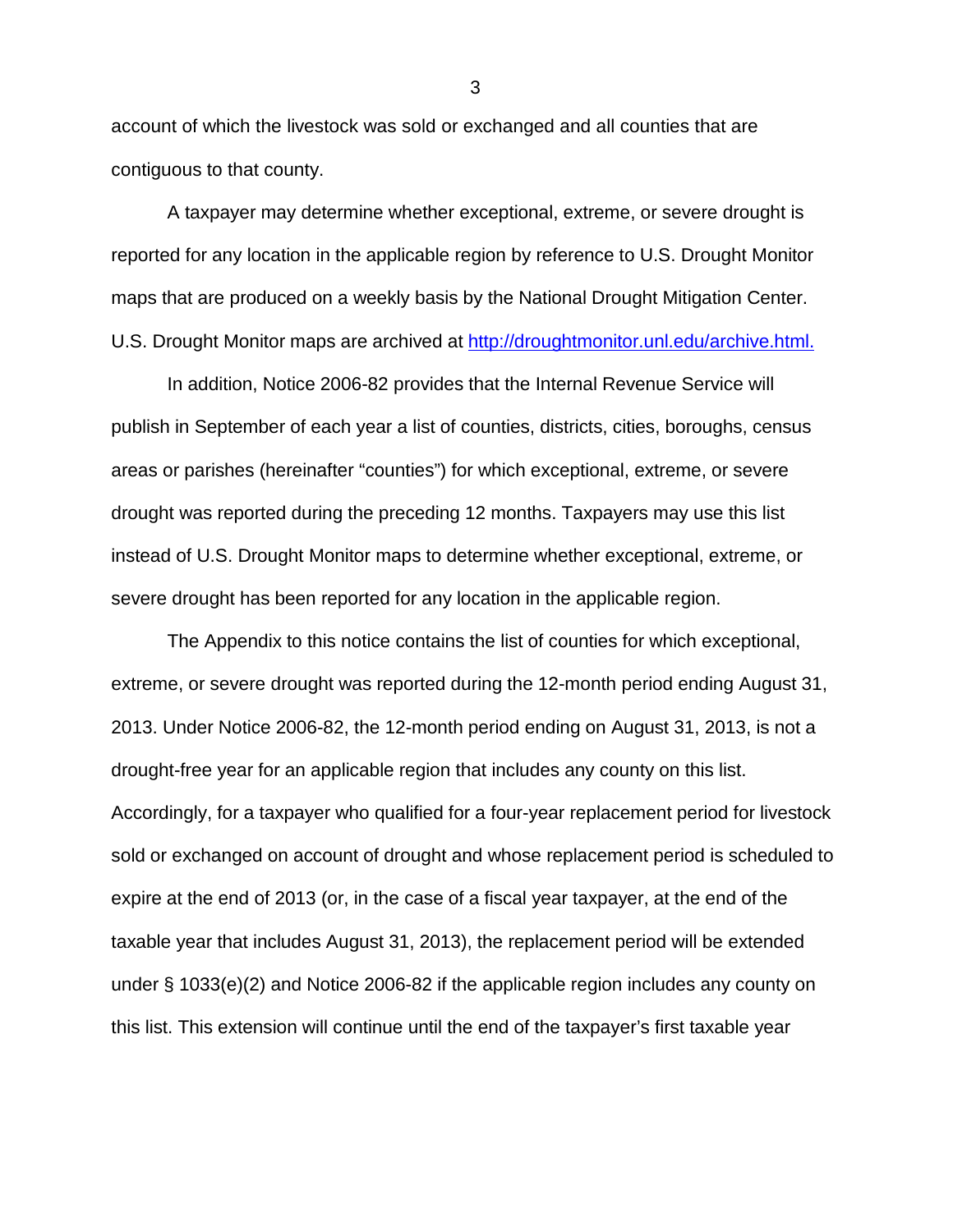4

ending after a drought-free year for the applicable region.

# SECTION 4. DRAFTING INFORMATION

The principal author of this notice is Andrew Braden of the Office of Associate

Chief Counsel (Income Tax & Accounting). For further information regarding this notice

contact Mr. Braden on (202) 622-4960 (not a toll-free call).

# APPENDIX

## Alabama

Counties of Autauga, Barbour, Bullock, Calhoun, Chambers, Cherokee, Chilton, Clay, Cleburne, Coffee, Coosa, Covington, Crenshaw, Dale, Elmore, Geneva, Henry, Houston, Lee, Lowndes, Macon, Montgomery, Pike, Randolph, Russell, Shelby, Talladega, Tallapoosa.

## Alaska

Boroughs of Denali, Fairbanks North Star, Matanuska-Susitna. Census Areas of Southeast Fairbanks, Valdez-Cordova, Yukon-Koyukuk.

# Arizona

Counties of Apache, Cochise, Coconino, Gila, Graham, Greenlee, La Paz, Maricopa, Mohave, Navajo, Pima, Pinal, Santa Cruz, Yavapai, Yuma.

# Arkansas

Counties of Arkansas, Ashley, Baxter, Benton, Boone, Bradley, Calhoun, Carroll, Chicot, Clark, Clay, Cleburne, Cleveland, Columbia, Conway, Craighead, Crawford, Crittenden, Cross, Dallas, Desha, Drew, Faulkner, Franklin, Fulton, Garland, Grant, Greene, Hempstead, Hot Spring, Howard, Independence, Izard, Jackson, Jefferson, Johnson, Lafayette, Lawrence, Lee, Lincoln, Little River, Logan, Lonoke, Madison, Marion, Miller, Mississippi, Monroe, Montgomery, Nevada, Newton, Ouachita, Perry, Phillips, Pike, Poinsett, Polk, Pope, Prairie, Pulaski, Randolph, Saint Francis, Saline, Scott, Searcy, Sebastian, Sevier, Sharp, Stone, Union, Van Buren, Washington, White, Woodruff, Yell.

# **California**

Counties of Alameda, Alpine, Amador, Butte, Calaveras, Colusa, Contra Costa, Del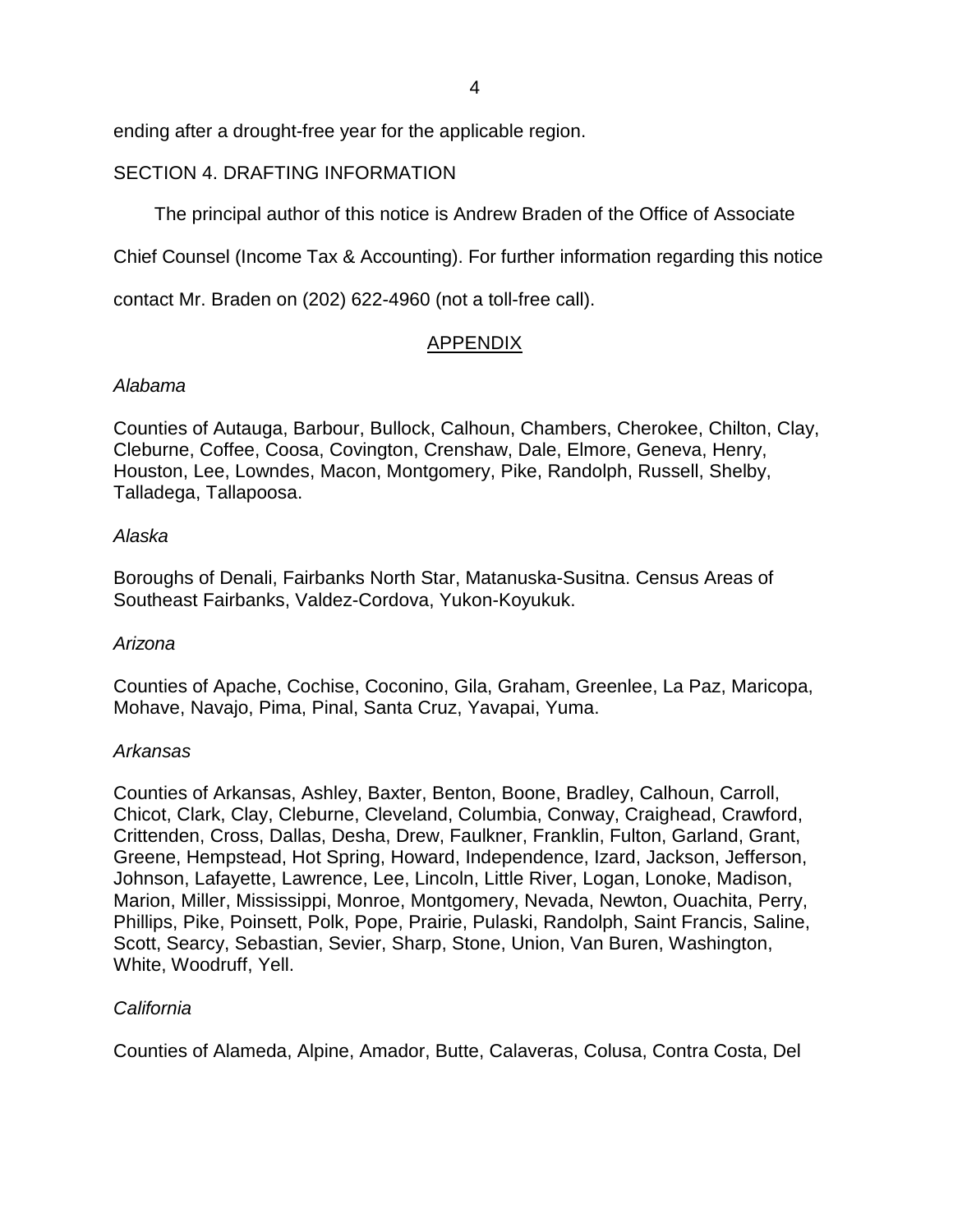Norte, El Dorado, Fresno, Glenn, Humboldt, Imperial, Inyo, Kern, Kings, Lake, Lassen, Los Angeles, Madera, Marin, Mariposa, Mendocino, Merced, Modoc, Mono, Monterey, Napa, Nevada, Orange, Placer, Plumas, Riverside, Sacramento, San Benito, San Bernardino, San Diego, San Francisco, San Joaquin, San Luis Obispo, San Mateo, Santa Barbara, Santa Clara, Santa Cruz, Shasta, Sierra, Siskiyou, Solano, Sonoma, Stanislaus, Sutter, Tehama, Trinity, Tulare, Tuolumne, Ventura, Yolo, Yuba.

## Colorado

Counties of Adams, Alamosa, Arapahoe, Archuleta, Baca, Bent, Boulder, Broomfield, Chaffee, Cheyenne, Clear Creek, Conejos, Costilla, Crowley, Custer, Delta, Denver, Dolores, Douglas, Eagle, Elbert, El Paso, Fremont, Garfield, Gilpin, Grand, Gunnison, Hinsdale, Huerfano, Jackson, Jefferson, Kiowa, Kit Carson, Lake, La Plata, Larimer, Las Animas, Lincoln, Logan, Mesa, Mineral, Moffat, Montezuma, Montrose, Morgan, Otero, Ouray, Park, Phillips, Pitkin, Prowers, Pueblo, Rio Blanco, Rio Grande, Routt, Saguache, San Juan, San Miguel, Sedgwick, Summit, Teller, Washington, Weld, Yuma.

#### **Delaware**

Counties of Kent, Sussex.

#### Florida

Counties of Alachua, Baker, Bradford, Calhoun, Citrus, Clay, Columbia, Duval, Flagler, Gadsden, Gilchrist, Hamilton, Hernando, Holmes, Jackson, Jefferson, Lake, Leon, Levy, Liberty, Madison, Marion, Nassau, Putnam, Saint Johns, Sumter, Suwannee, Union, Volusia.

#### Georgia

Counties of Appling, Atkinson, Bacon, Baker, Baldwin, Banks, Barrow, Bartow, Ben Hill, Berrien, Bibb, Bleckley, Brantley, Brooks, Bryan, Bulloch, Burke, Butts, Calhoun, Camden, Candler, Carroll, Charlton, Chatham, Chattahoochee, Cherokee, Clarke, Clay, Clayton, Clinch, Cobb, Coffee, Colquitt, Columbia, Cook, Coweta, Crawford, Crisp, Dawson, Decatur, DeKalb, Dodge, Dooly, Dougherty, Douglas, Early, Echols, Effingham, Elbert, Emanuel, Evans, Fannin, Fayette, Floyd, Forsyth, Franklin, Fulton, Gilmer, Glascock, Glynn, Gordon, Grady, Greene, Gwinnett, Habersham, Hall, Hancock, Haralson, Harris, Hart, Heard, Henry, Houston, Irwin, Jackson, Jasper, Jeff Davis, Jefferson, Jenkins, Johnson, Jones, Lamar, Lanier, Laurens, Lee, Liberty, Lincoln, Long, Lowndes, Lumpkin, McDuffie, McIntosh, Macon, Madison, Marion, Meriwether, Miller, Mitchell, Monroe, Montgomery, Morgan, Murray, Muscogee, Newton, Oconee, Oglethorpe, Paulding, Peach, Pickens, Pierce, Pike, Polk, Pulaski, Putnam, Quitman, Rabun, Randolph, Richmond, Rockdale, Schley, Screven, Seminole,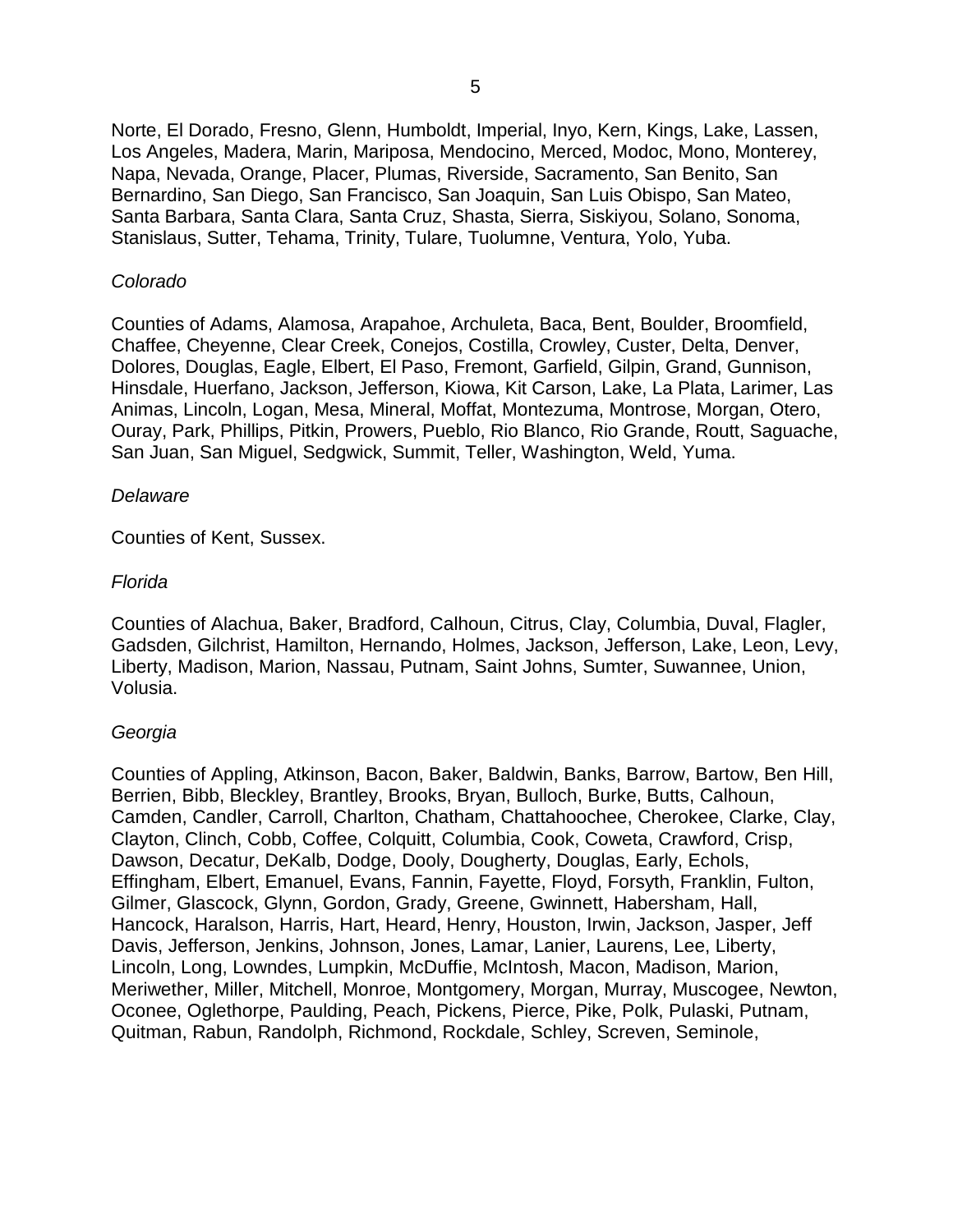Spalding, Stephens, Stewart, Sumter, Talbot, Taliaferro, Tattnall, Taylor, Telfair, Terrell, Thomas, Tift, Toombs, Towns, Treutlen, Troup, Turner, Twiggs, Union, Upson, Walton, Ware, Warren, Washington, Wayne, Webster, Wheeler, White, Wilcox, Wilkes, Wilkinson, Worth.

## Hawaii

Counties of Hawaii, Honolulu, Kalawao, Kauai, Maui.

## Idaho

Counties of Ada, Adams, Bannock, Bear Lake, Bingham, Blaine, Boise, Bonneville, Butte, Camas, Canyon, Caribou, Cassia, Clark, Custer, Elmore, Franklin, Fremont, Gem, Gooding, Idaho, Jefferson, Jerome, Lemhi, Lincoln, Madison, Minidoka, Oneida, Owyhee, Payette, Power, Teton, Twin Falls, Valley, Washington.

#### Illinois

Counties of Adams, Alexander, Bond, Boone, Bureau, Calhoun, Carroll, Champaign, Clark, Clay, Clinton, Coles, Crawford, Cumberland, DeKalb, De Witt, Douglas, Edgar, Edwards, Effingham, Fulton, Gallatin, Greene, Grundy, Hamilton, Hancock, Hardin, Henderson, Henry, Jackson, Jasper, Jersey, Jo Daviess, Johnson, Kane, Kendall, Knox, Lake, La Salle, Lawrence, Lee, Logan, McDonough, McHenry, McLean, Macon, Macoupin, Madison, Marshall, Mason, Massac, Menard, Mercer, Monroe, Montgomery, Morgan, Moultrie, Ogle, Peoria, Perry, Piatt, Pike, Pope, Pulaski, Putnam, Randolph, Richland, Rock Island, Saint Clair, Saline, Schuyler, Scott, Shelby, Stark, Stephenson, Tazewell, Union, Wabash, Warren, Washington, Wayne, White, Whiteside, Williamson, Winnebago, Woodford.

#### Indiana

Counties of Bartholomew, Boone, Brown, Clark, Clay, Clinton, Crawford, Daviess, Dearborn, Decatur, Delaware, Dubois, Fayette, Floyd, Fountain, Franklin, Gibson, Greene, Hamilton, Hancock, Harrison, Hendricks, Henry, Jackson, Jefferson, Jennings, Johnson, Knox, Lawrence, Madison, Marion, Martin, Monroe, Montgomery, Morgan, Ohio, Orange, Owen, Parke, Perry, Pike, Posey, Putnam, Randolph, Ripley, Rush, Scott, Shelby, Spencer, Sullivan, Switzerland, Tippecanoe, Union, Vanderburgh, Vermillion, Vigo, Warren, Warrick, Washington, Wayne.

## Iowa

Boone, Bremer, Buchanan, Buena Vista, Butler, Calhoun, Carroll, Cass, Cedar, Cerro Counties of Adair, Adams, Allamakee, Appanoose, Audubon, Benton, Black Hawk,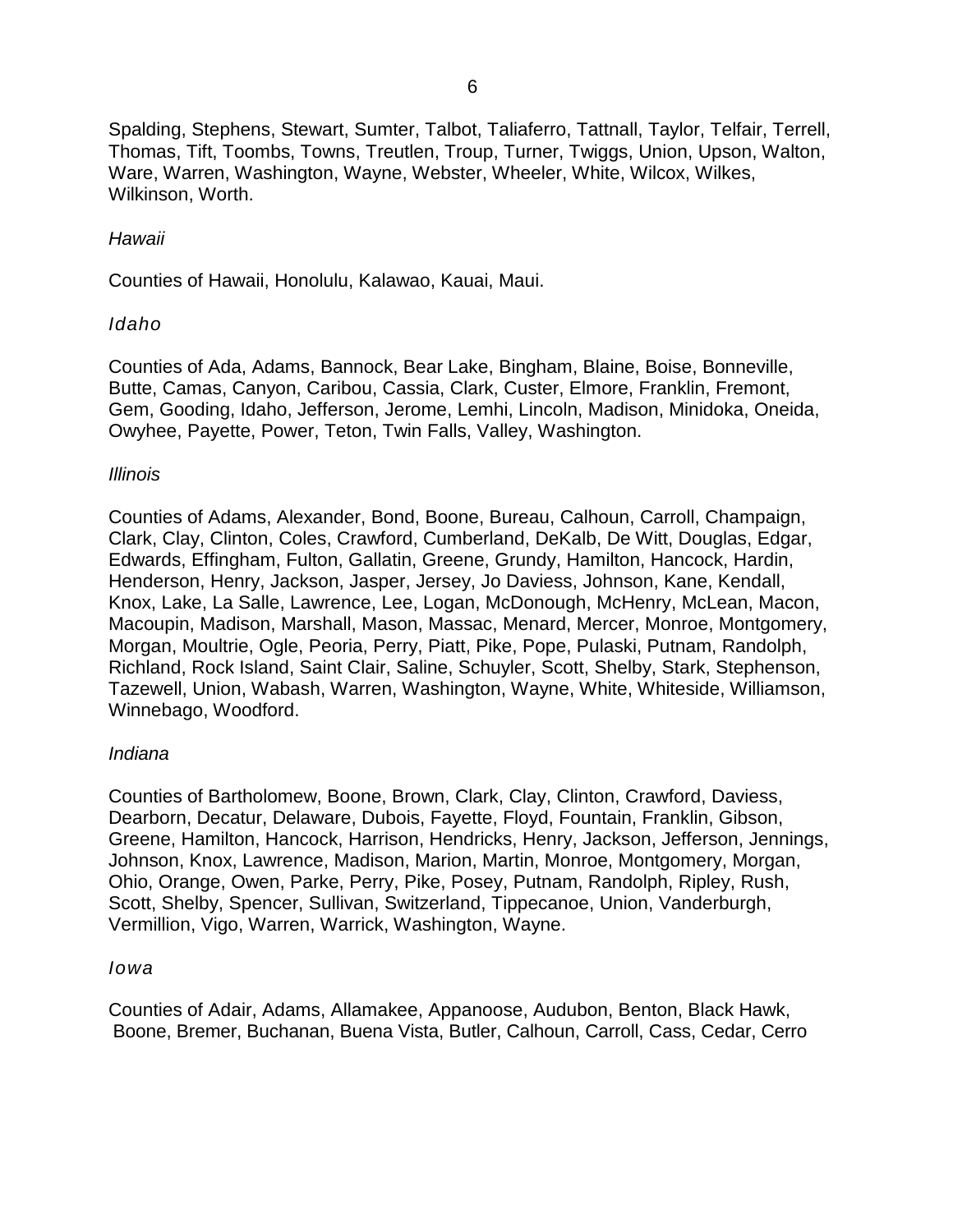Gordo, Cherokee, Chickasaw, Clarke, Clay, Clayton, Clinton, Crawford, Dallas, Davis, Decatur, Delaware, Des Moines, Dickinson, Dubuque, Emmet, Fayette, Floyd, Franklin, Fremont, Greene, Grundy, Guthrie, Hamilton, Hancock, Hardin, Harrison, Henry, Howard, Humboldt, Ida, Iowa, Jackson, Jasper, Jefferson, Johnson, Jones, Keokuk, Kossuth, Lee, Linn, Louisa, Lucas, Lyon, Madison, Mahaska, Marion, Marshall, Mills, Mitchell, Monona, Monroe, Montgomery, Muscatine, O'Brien, Osceola, Page, Palo Alto, Plymouth, Pocahontas, Polk, Pottawattamie, Poweshiek, Ringgold, Sac, Scott, Shelby, Sioux, Story, Tama, Taylor, Union, Van Buren, Wapello, Warren, Washington, Wayne, Webster, Winnebago, Winneshiek, Woodbury, Worth, Wright.

#### Kansas

Counties of Allen, Anderson, Atchison, Barber, Barton, Bourbon, Brown, Butler, Chase, Chautauqua, Cherokee, Cheyenne, Clark, Clay, Cloud, Coffey, Comanche, Cowley, Crawford, Decatur, Dickinson, Doniphan, Douglas, Edwards, Elk, Ellis, Ellsworth, Finney, Ford, Franklin, Geary, Gove, Graham, Grant, Gray, Greeley, Greenwood, Hamilton, Harper, Harvey, Haskell, Hodgeman, Jackson, Jefferson, Jewell, Johnson, Kearny, Kingman, Kiowa, Labette, Lane, Leavenworth, Lincoln, Linn, Logan, Lyon, McPherson, Marion, Marshall, Meade, Miami, Mitchell, Montgomery, Morris, Morton, Nemaha, Neosho, Ness, Norton, Osage, Osborne, Ottawa, Pawnee, Phillips, Pottawatomie, Pratt, Rawlins, Reno, Republic, Rice, Riley, Rooks, Rush, Russell, Saline, Scott, Sedgwick, Seward, Shawnee, Sheridan, Sherman, Smith, Stafford, Stanton, Stevens, Sumner, Thomas, Trego, Wabaunsee, Wallace, Washington, Wichita, Wilson, Woodson, Wyandotte.

#### Kentucky

Counties of Ballard, Boone, Breckinridge, Butler, Caldwell, Calloway, Campbell, Carlisle, Carroll, Christian, Crittenden, Daviess, Fulton, Gallatin, Grant, Graves, Grayson, Hancock, Henderson, Henry, Hickman, Hopkins, Kenton, Livingston, Lyon, McCracken, McLean, Marshall, Meade, Muhlenberg, Ohio, Oldham, Owen, Todd, Trigg, Trimble, Union, Webster.

#### Louisiana

Parishes of Acadia, Allen, Beauregard, Bienville, Bossier, Caddo, Calcasieu, Cameron, Claiborne, De Soto, East Carroll, Evangeline, Franklin, Grant, Jackson, Jefferson Davis, Lincoln, Madison, Morehouse, Natchitoches, Ouachita, Rapides, Red River, Richland, Sabine, Saint Landry, Union, Vermilion, Vernon, Webster, West Carroll, Winn.

#### Maryland

Counties of Caroline, Dorchester, Somerset, Wicomico, Worcester.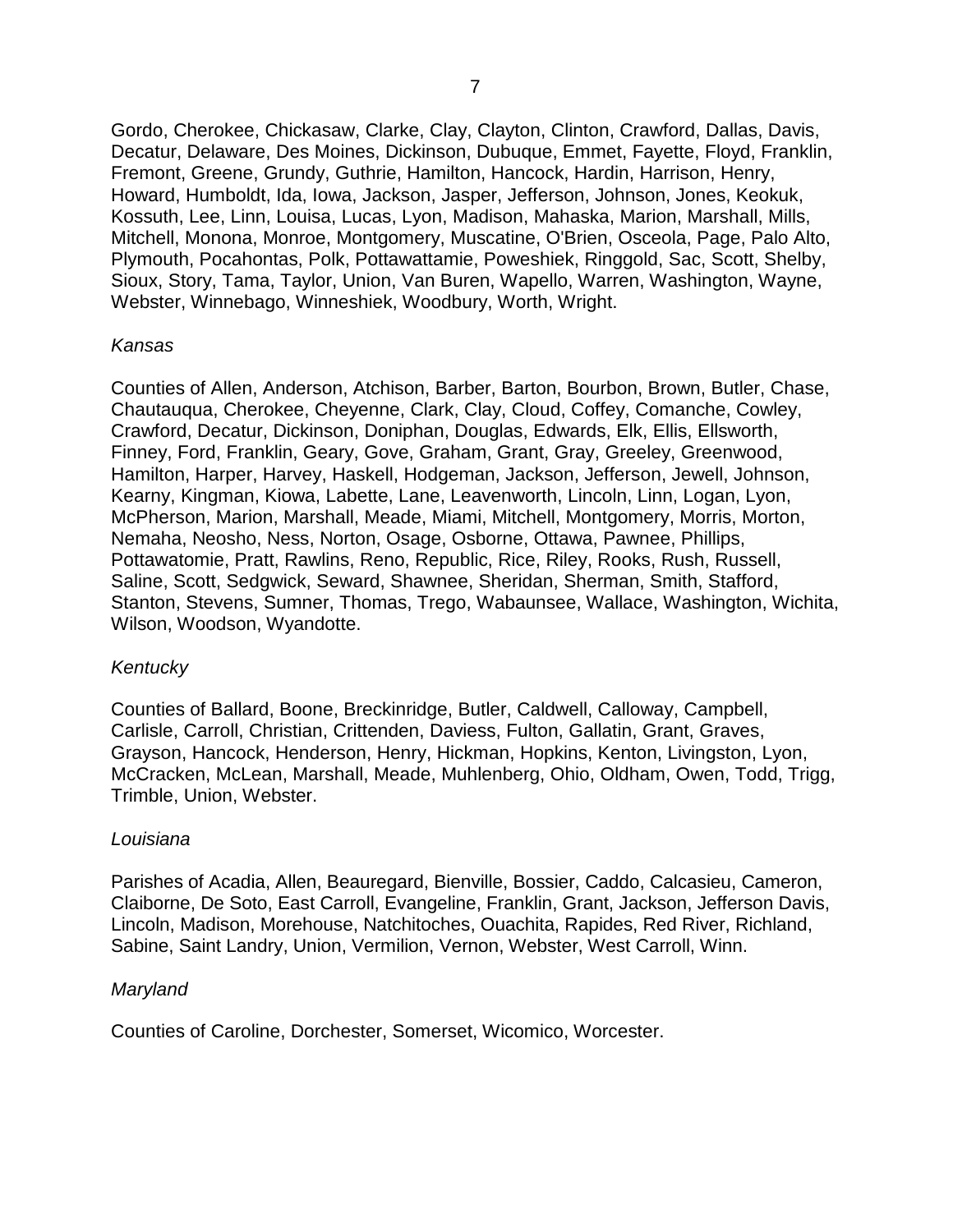#### Minnesota

Counties of Aitkin, Anoka, Becker, Beltrami, Benton, Big Stone, Blue Earth, Brown, Carlton, Carver, Cass, Chippewa, Chisago, Clay, Clearwater, Cottonwood, Crow Wing, Dakota, Dodge, Douglas, Faribault, Fillmore, Freeborn, Goodhue, Grant, Hennepin, Houston, Hubbard, Isanti, Itasca, Jackson, Kanabec, Kandiyohi, Kittson, Koochiching, Lac qui Parle, Lake of the Woods, Le Sueur, Lincoln, Lyon, McLeod, Mahnomen, Marshall, Martin, Meeker, Mille Lacs, Morrison, Mower, Murray, Nicollet, Nobles, Norman, Olmsted, Otter Tail, Pennington, Pine, Pipestone, Polk, Pope, Ramsey, Red Lake, Redwood, Renville, Rice, Rock, Roseau, Saint Louis, Scott, Sherburne, Sibley, Stearns, Steele, Stevens, Swift, Todd, Traverse, Wabasha, Wadena, Waseca, Washington, Watonwan, Wilkin, Winona, Wright, Yellow Medicine.

## Mississippi

Counties of Attala, Benton, Bolivar, Carroll, Coahoma, DeSoto, Holmes, Humphreys, Issaquena, Lafayette, Leake, Leflore, Madison, Marshall, Montgomery, Panola, Quitman, Sharkey, Sunflower, Tallahatchie, Tate, Tippah, Tunica, Warren, Washington, Yalobusha, Yazoo.

## Missouri

Saint Louis City. Counties of Adair, Andrew, Atchison, Audrain, Barry, Barton, Bates, Benton, Bollinger, Boone, Buchanan, Butler, Caldwell, Callaway, Camden, Cape Girardeau, Carroll, Carter, Cass, Cedar, Chariton, Christian, Clark, Clay, Clinton, Cole, Cooper, Crawford, Dade, Dallas, Daviess, DeKalb, Dent, Douglas, Dunklin, Franklin, Gasconade, Gentry, Greene, Grundy, Harrison, Henry, Hickory, Holt, Howard, Howell, Iron, Jackson, Jasper, Jefferson, Johnson, Knox, Laclede, Lafayette, Lawrence, Lewis, Lincoln, Linn, Livingston, McDonald, Macon, Madison, Maries, Marion, Mercer, Miller, Mississippi, Moniteau, Monroe, Montgomery, Morgan, New Madrid, Newton, Nodaway, Oregon, Osage, Ozark, Pemiscot, Perry, Pettis, Phelps, Pike, Platte, Polk, Pulaski, Putnam, Ralls, Randolph, Ray, Reynolds, Ripley, Saint Charles, Saint Clair, Sainte Genevieve, Saint Francois, Saint Louis, Saline, Schuyler, Scotland, Scott, Shannon, Shelby, Stoddard, Stone, Sullivan, Taney, Texas, Vernon, Warren, Washington, Wayne, Webster, Worth, Wright.

#### Montana

Counties of Beaverhead, Big Horn, Broadwater, Carbon, Carter, Cascade, Custer, Deer Lodge, Fallon, Fergus, Gallatin, Garfield, Golden Valley, Granite, Jefferson, Judith Basin, Lewis and Clark, Madison, Meagher, Musselshell, Park, Petroleum, Powder River, Powell, Ravalli, Richland, Roosevelt, Rosebud, Silver Bow, Stillwater, Sweet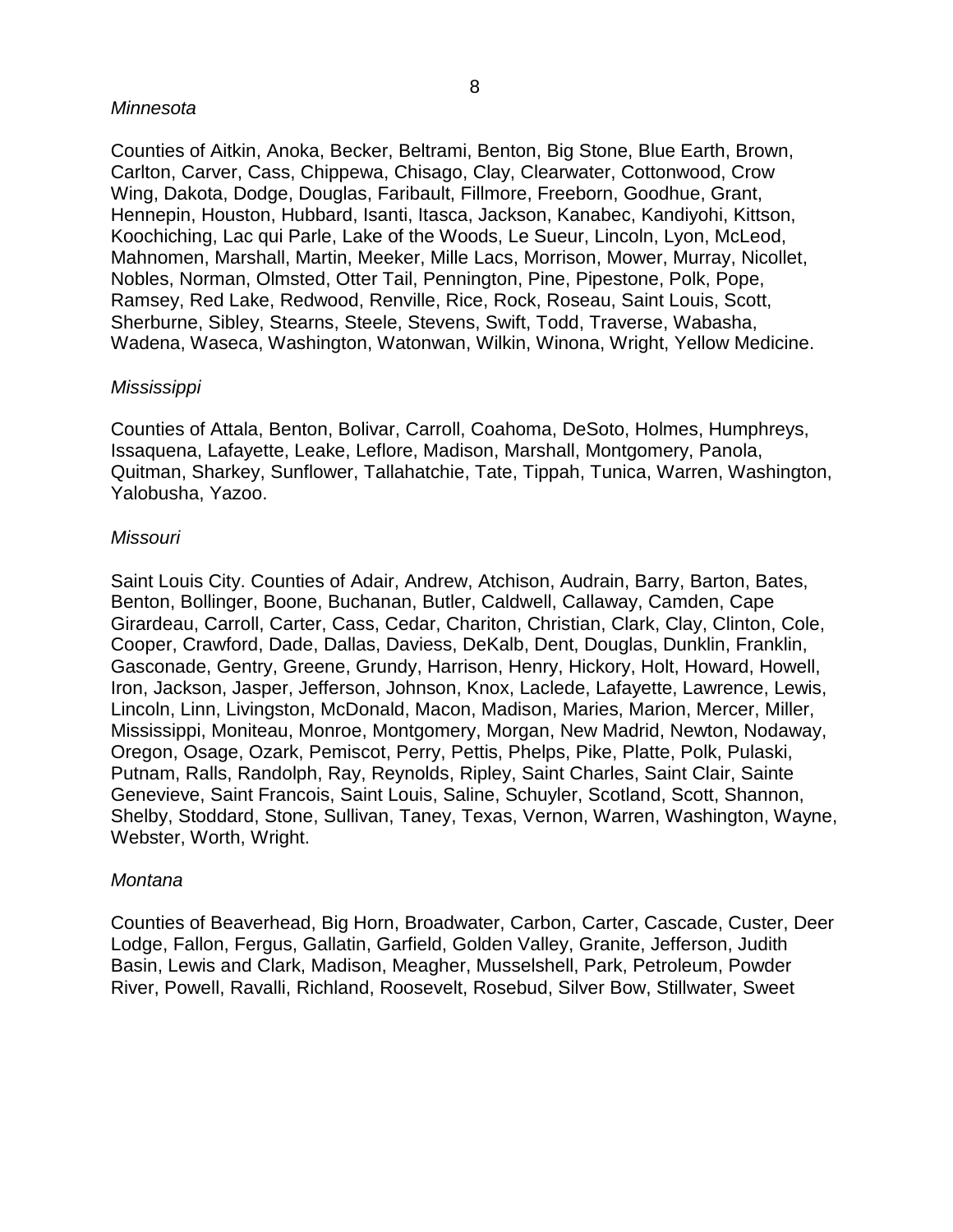Grass, Treasure, Wheatland, Yellowstone.

#### Nebraska

Counties of Adams, Antelope, Arthur, Banner, Blaine, Boone, Box Butte, Boyd, Brown, Buffalo, Burt, Butler, Cass, Cedar, Chase, Cherry, Cheyenne, Clay, Colfax, Cuming, Custer, Dakota, Dawes, Dawson, Deuel, Dixon, Dodge, Douglas, Dundy, Fillmore, Franklin, Frontier, Furnas, Gage, Garden, Garfield, Gosper, Grant, Greeley, Hall, Hamilton, Harlan, Hayes, Hitchcock, Holt, Hooker, Howard, Jefferson, Johnson, Kearney, Keith, Keya Paha, Kimball, Knox, Lancaster, Lincoln, Logan, Loup, McPherson, Madison, Merrick, Morrill, Nance, Nemaha, Nuckolls, Otoe, Pawnee, Perkins, Phelps, Pierce, Platte, Polk, Red Willow, Richardson, Rock, Saline, Sarpy, Saunders, Scotts Bluff, Seward, Sheridan, Sherman, Sioux, Stanton, Thayer, Thomas, Thurston, Valley, Washington, Wayne, Webster, Wheeler, York.

#### Nevada

Carson City. Counties of Churchill, Clark, Douglas, Elko, Esmeralda, Eureka, Humboldt, Lander, Lincoln, Lyon, Mineral, Nye, Pershing, Storey, Washoe, White Pine.

#### New Mexico

Counties of Bernalillo, Catron, Chaves, Cibola, Colfax, Curry, DeBaca, Dona Ana, Eddy, Grant, Guadalupe, Harding, Hidalgo, Lea, Lincoln, Los Alamos, Luna, McKinley, Mora, Otero, Quay, Rio Arriba, Roosevelt, Sandoval, San Juan, San Miguel, Santa Fe, Sierra, Socorro, Taos, Torrance, Union, Valencia.

#### North Carolina

Counties of Burke, Cabarrus, Catawba, Cherokee, Clay, Cleveland, Gaston, Iredell, Lincoln, Macon, Mecklenburg, Rutherford, Union.

#### North Dakota

Counties of Adams, Barnes, Benson, Billings, Bottineau, Bowman, Burke, Cass, Cavalier, Dickey, Divide, Eddy, Emmons, Foster, Golden Valley, Grand Forks, Grant, Griggs, Hettinger, Kidder, LaMoure, Logan, McHenry, McIntosh, McKenzie, Mountrail, Nelson, Pembina, Pierce, Ramsey, Ransom, Renville, Richland, Rolette, Sargent, Sioux, Slope, Stark, Steele, Stutsman, Towner, Traill, Walsh, Ward, Wells, Williams.

#### Ohio

Counties of Brown, Butler, Clark, Clermont, Clinton, Darke, Fairfield, Fayette, Franklin,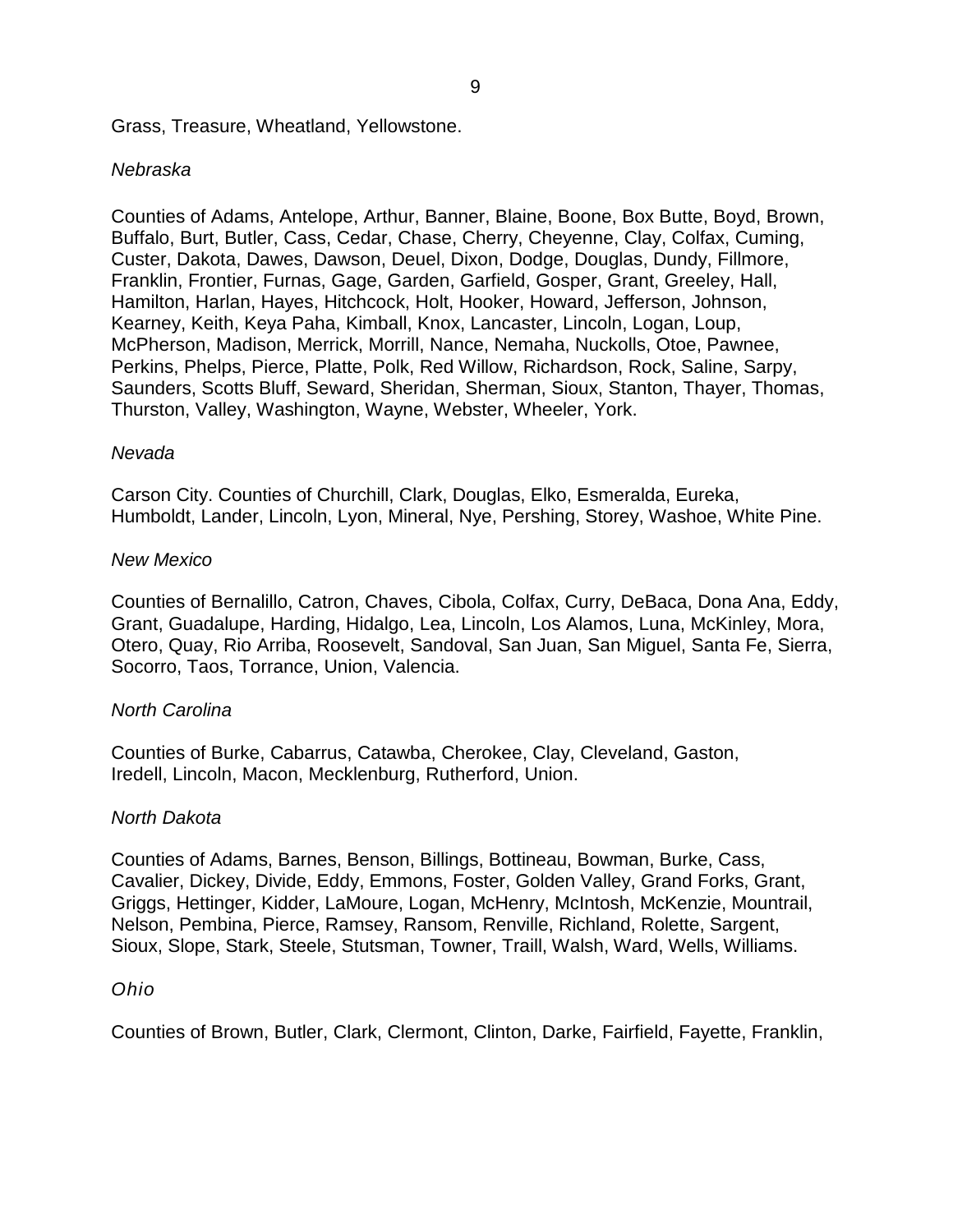Greene, Hamilton, Highland, Jackson, Madison, Montgomery, Pickaway, Pike, Preble, Ross, Scioto, Vinton, Warren.

#### Oklahoma

Counties of Adair, Alfalfa, Atoka, Beaver, Beckham, Blaine, Bryan, Caddo, Canadian, Carter, Cherokee, Choctaw, Cimarron, Cleveland, Coal, Comanche, Cotton, Craig, Creek, Custer, Delaware, Dewey, Ellis, Garfield, Garvin, Grady, Grant, Greer, Harmon, Harper, Haskell, Hughes, Jackson, Jefferson, Johnston, Kay, Kingfisher, Kiowa, Latimer, Le Flore, Lincoln, Logan, Love, McClain, McCurtain, McIntosh, Major, Marshall, Mayes, Murray, Muskogee, Noble, Nowata, Okfuskee, Oklahoma, Okmulgee, Osage, Ottawa, Pawnee, Payne, Pittsburg, Pontotoc, Pottawatomie, Pushmataha, Roger Mills, Rogers, Seminole, Sequoyah, Stephens, Texas, Tillman, Tulsa, Wagoner, Washington, Washita, Woods, Woodward.

## **Oregon**

Counties of Baker, Curry, Grant, Harney, Jackson, Josephine, Klamath, Lake,

## Malheur. South Carolina

Counties of Abbeville, Aiken, Allendale, Anderson, Bamberg, Barnwell, Beaufort, Berkeley, Calhoun, Charleston, Cherokee, Chester, Chesterfield, Clarendon, Colleton, Darlington, Dorchester, Edgefield, Fairfield, Greenville, Greenwood, Hampton, Jasper, Kershaw, Lancaster, Laurens, Lee, Lexington, McCormick, Newberry, Oconee, Orangeburg, Richland, Saluda, Spartanburg, Sumter, Union, Williamsburg, York.

#### South Dakota

Counties of Aurora, Beadle, Bennett, Bon Homme, Brookings, Brown, Brule, Buffalo, Butte, Campbell, Charles Mix, Clark, Clay, Codington, Corson, Custer, Davison, Day, Deuel, Dewey, Douglas, Edmunds, Fall River, Faulk, Grant, Gregory, Haakon, Hamlin, Hand, Hanson, Harding, Hughes, Hutchinson, Hyde, Jackson, Jerauld, Jones, Kingsbury, Lake, Lawrence, Lincoln, Lyman, McCook, McPherson, Marshall, Meade, Mellette, Miner, Minnehaha, Moody, Pennington, Perkins, Potter, Roberts, Sanborn, Shannon, Spink, Stanley, Sully, Todd, Tripp, Turner, Union, Walworth, Yankton, Ziebach.

#### Tennessee

Counties of Benton, Carroll, Crockett, Dyer, Fayette, Gibson, Hardeman, Haywood, Henderson, Henry, Houston, Humphreys, Lake, Lauderdale, Madison, Montgomery, Obion, Polk, Shelby, Stewart, Tipton, Weakley.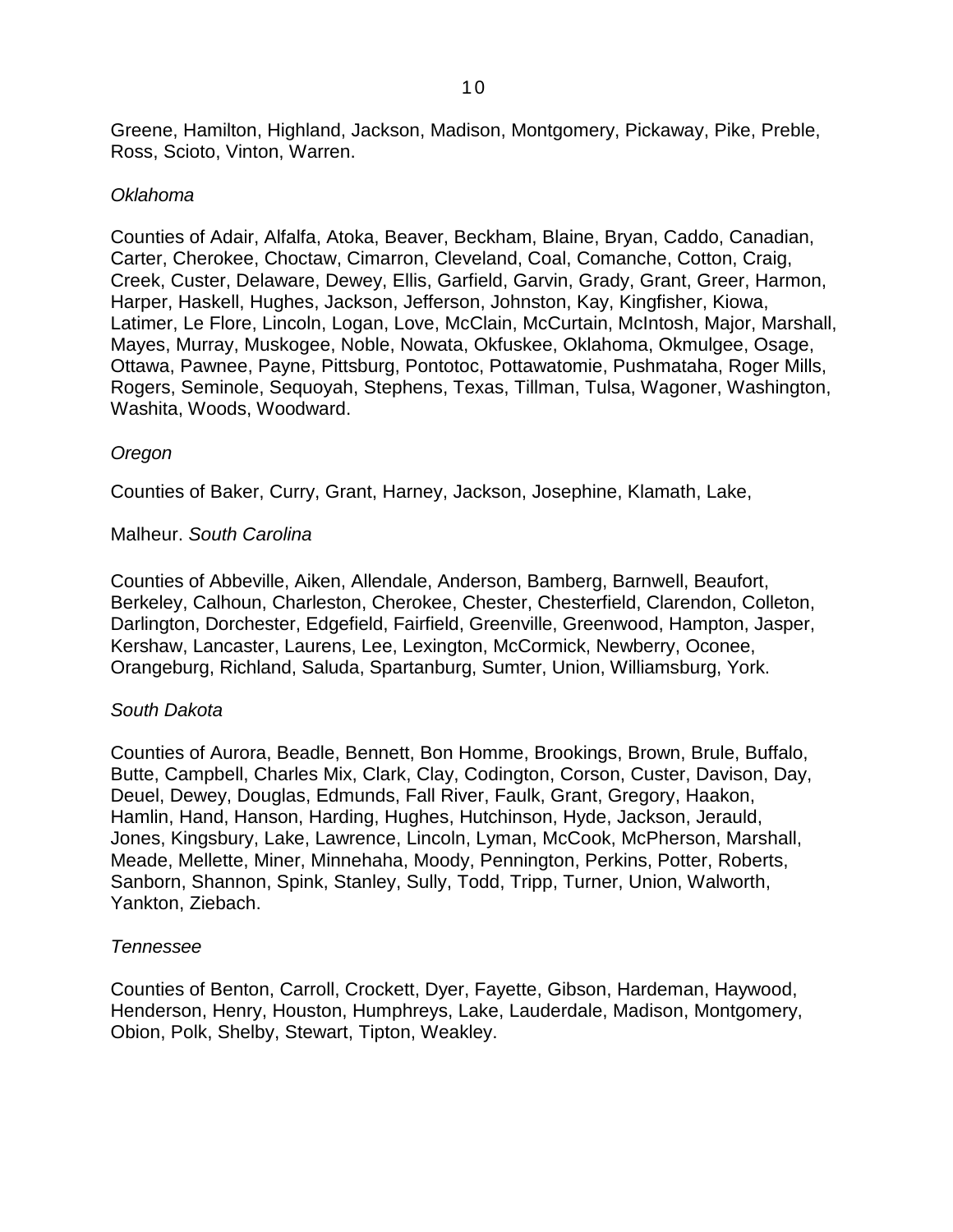## Texas

Counties of Anderson, Andrews, Angelina, Aransas, Archer, Armstrong, Atascosa, Austin, Bailey, Bandera, Bastrop, Baylor, Bee, Bell, Bexar, Blanco, Borden, Bosque, Bowie, Brazoria, Brazos, Brewster, Briscoe, Brooks, Brown, Burleson, Burnet, Caldwell, Calhoun, Callahan, Cameron, Camp, Carson, Cass, Castro, Chambers, Cherokee, Childress, Clay, Cochran, Coke, Coleman, Collin, Collingsworth, Colorado, Comal, Comanche, Concho, Cooke, Coryell, Cottle, Crane, Crockett, Crosby, Culberson, Dallam, Dallas, Dawson, Deaf Smith, Delta, Denton, DeWitt, Dickens, Dimmit, Donley, Duval, Eastland, Ector, Edwards, Ellis, El Paso, Erath, Falls, Fannin, Fayette, Fisher, Floyd, Foard, Fort Bend, Franklin, Freestone, Frio, Gaines, Galveston, Garza, Gillespie, Glasscock, Goliad, Gonzales, Gray, Grayson, Gregg, Grimes, Guadalupe, Hale, Hall, Hamilton, Hansford, Hardeman, Hardin, Harris, Harrison, Hartley, Haskell, Hays, Hemphill, Henderson, Hidalgo, Hill, Hockley, Hood, Hopkins, Houston, Howard, Hudspeth, Hunt, Hutchinson, Irion, Jack, Jackson, Jasper, Jeff Davis, Jefferson, Jim Hogg, Jim Wells, Johnson, Jones, Karnes, Kaufman, Kendall, Kenedy, Kent, Kerr, Kimble, King, Kinney, Kleberg, Knox, Lamar, Lamb, Lampasas, La Salle, Lavaca, Lee, Leon, Liberty, Limestone, Lipscomb, Live Oak, Llano, Loving, Lubbock, Lynn, McCulloch, McLennan, McMullen, Madison, Marion, Martin, Mason, Matagorda, Maverick, Medina, Menard, Midland, Milam, Mills, Mitchell, Montague, Montgomery, Moore, Morris, Motley, Nacogdoches, Navarro, Newton, Nolan, Nueces, Ochiltree, Oldham, Orange, Palo Pinto, Panola, Parker, Parmer, Pecos, Polk, Potter, Presidio, Rains, Randall, Reagan, Real, Red River, Reeves, Refugio, Roberts, Robertson, Rockwall, Runnels, Rusk, Sabine, San Augustine, San Jacinto, San Patricio, San Saba, Schleicher, Scurry, Shackelford, Shelby, Sherman, Smith, Somervell, Starr, Stephens, Sterling, Stonewall, Sutton, Swisher, Tarrant, Taylor, Terrell, Terry, Throckmorton, Titus, Tom Green, Travis, Trinity, Tyler, Upshur, Upton, Uvalde, Val Verde, Van Zandt, Victoria, Walker, Waller, Ward, Washington, Webb, Wharton, Wheeler, Wichita, Wilbarger, Willacy, Williamson, Wilson, Winkler, Wise, Wood, Yoakum, Young, Zapata, Zavala.

## Utah

Counties of Beaver, Box Elder, Cache, Carbon, Daggett, Davis, Duchesne, Emery, Garfield, Grand, Iron, Juab, Kane, Millard, Morgan, Piute, Rich, Salt Lake, San Juan, Sanpete, Sevier, Summit, Tooele, Uintah, Utah, Wasatch, Washington, Wayne, Weber.

#### Virginia

County of Accomack.